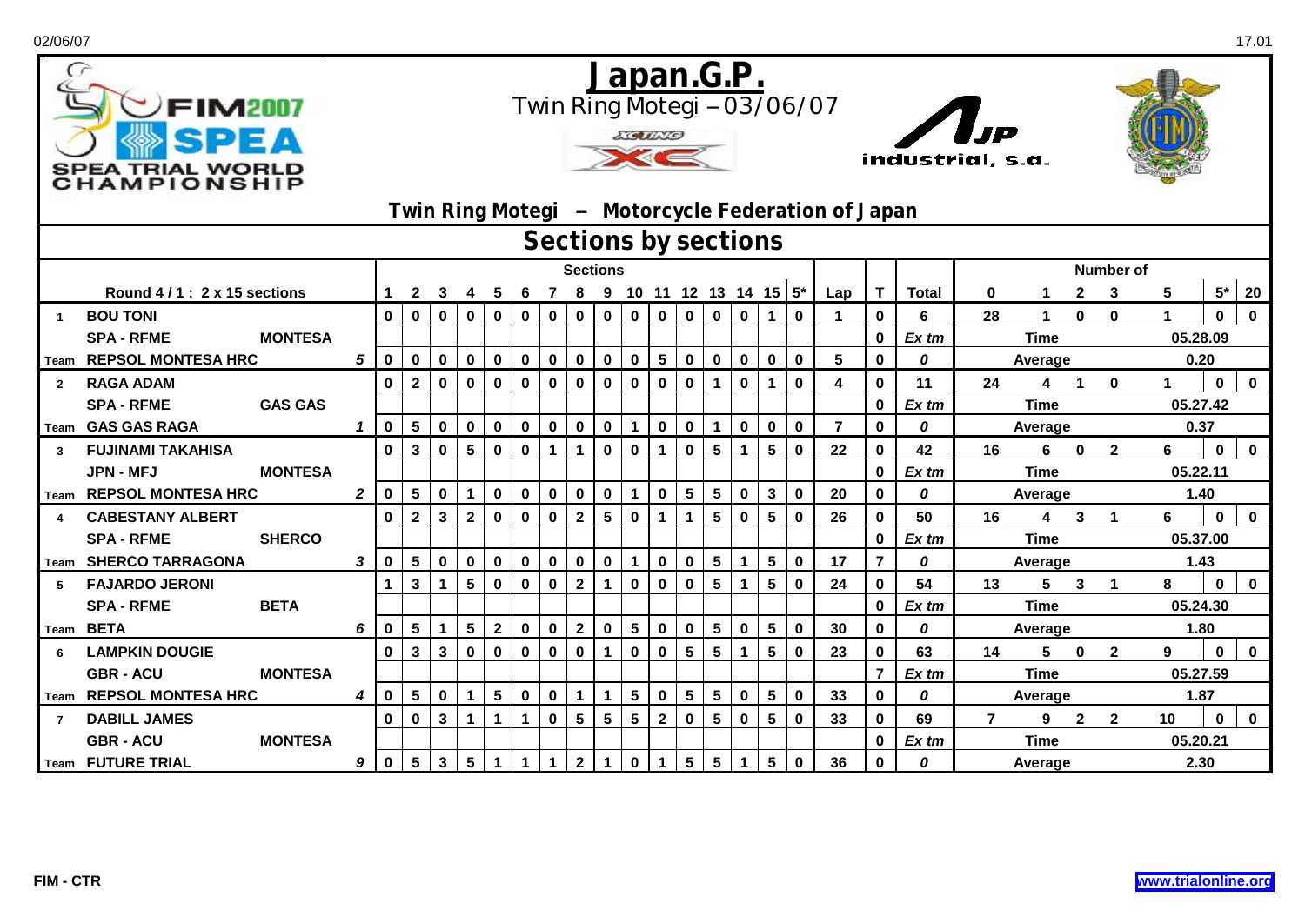| 02/06/07         |                                                               |               |                                                                                                                                                |                         |                                   |                 |                 |                 |              |                |                 |                 |                 |                         |                 |                         |                 |                         |                             |     |              |              |                |                        |                         |                |                |              | 17.01        |  |  |
|------------------|---------------------------------------------------------------|---------------|------------------------------------------------------------------------------------------------------------------------------------------------|-------------------------|-----------------------------------|-----------------|-----------------|-----------------|--------------|----------------|-----------------|-----------------|-----------------|-------------------------|-----------------|-------------------------|-----------------|-------------------------|-----------------------------|-----|--------------|--------------|----------------|------------------------|-------------------------|----------------|----------------|--------------|--------------|--|--|
| $\sigma$         | <b>FIM2007</b><br><b>SPEA TRIAL WORLD</b><br><b>HAMPIONSH</b> |               | Japan.G.P.<br>Twin Ring Motegi -- 03/06/07<br> <br>IP<br><b>EGUNO</b><br>industrial, s.a.<br>Twin Ring Motegi - Motorcycle Federation of Japan |                         |                                   |                 |                 |                 |              |                |                 |                 |                 |                         |                 |                         |                 |                         |                             |     |              |              |                |                        |                         |                |                |              |              |  |  |
|                  | Sections by sections<br><b>Number of</b>                      |               |                                                                                                                                                |                         |                                   |                 |                 |                 |              |                |                 |                 |                 |                         |                 |                         |                 |                         |                             |     |              |              |                |                        |                         |                |                |              |              |  |  |
|                  |                                                               |               | <b>Sections</b>                                                                                                                                |                         |                                   |                 |                 |                 |              |                |                 |                 |                 |                         |                 |                         |                 |                         |                             |     |              |              |                |                        |                         |                |                |              |              |  |  |
|                  | Round 4/1: 2 x 15 sections                                    |               |                                                                                                                                                | 1                       | $\mathbf{2}$                      | 3               | 4               | 5               | 6            | $\overline{7}$ |                 |                 |                 |                         |                 |                         |                 |                         | 8 9 10 11 12 13 14 15 $5^*$ | Lap | T            | <b>Total</b> | 0              | $\mathbf 1$            | $\mathbf{2}$            | 3              | 5              | $5*$         | 20           |  |  |
| 8                | <b>OGAWA TOMOYUKI</b>                                         |               |                                                                                                                                                | $\mathbf{1}$            | 5 <sup>5</sup>                    | $\mathbf{3}$    | $5\phantom{1}$  | $\mathbf 0$     | $\mathbf 1$  | $\mathbf 0$    | $\mathbf 0$     | $\mathbf{3}$    | $\mathbf 0$     | $\mathbf{3}$            | $5\phantom{.0}$ | $5\phantom{.0}$         | $\mathbf{2}$    | $5\phantom{.0}$         | $\mathbf 0$                 | 38  | 0            | 72           | 8              | 6                      | $\overline{2}$          | 4              | 10             | $\bf{0}$     | $\bf{0}$     |  |  |
|                  | JPN - MFJ                                                     | <b>HONDA</b>  |                                                                                                                                                |                         |                                   |                 |                 |                 |              |                |                 |                 |                 |                         |                 |                         |                 |                         |                             |     | 0            | Ex tm        |                | <b>Time</b>            |                         |                | 05.25.09       |              |              |  |  |
|                  | Team HRC KANTOL QYAKAI MEIWA                                  |               | 16                                                                                                                                             | $\overline{\mathbf{0}}$ | 5 <sup>5</sup>                    | $\mathbf 1$     | $5\phantom{1}$  | $\mathbf{1}$    | $\mathbf{1}$ | $\overline{2}$ | $\mathbf 0$     | $\mathbf 0$     | $5\phantom{.0}$ | $5\phantom{.0}$         | $\mathbf 0$     | $\mathbf{3}$            | $\mathbf{1}$    | $\overline{\mathbf{5}}$ | $\mathbf 0$                 | 34  | $\mathbf{0}$ | 0            |                | Average                |                         |                | 2.40           |              |              |  |  |
| 9                | <b>KUROYAMA KENICHI</b>                                       |               |                                                                                                                                                | $5\phantom{a}$          | $5\phantom{1}$                    | $\mathbf 1$     | $5\phantom{a}$  | $\mathbf{1}$    | $\mathbf 1$  | $\overline{2}$ | $5\phantom{.0}$ | $5\overline{)}$ | $5\phantom{1}$  | $\mathbf{1}$            | $5\phantom{a}$  | $\mathbf{3}$            | $\mathbf 1$     | $5\phantom{.0}$         | $\mathbf 0$                 | 50  | 0            | 78           | 6              | 8                      | $\mathbf{2}$            | $\mathbf{2}$   | 12             | $\bf{0}$     | $\mathbf 0$  |  |  |
|                  | JPN - MFJ                                                     | YAMAHA        |                                                                                                                                                |                         |                                   |                 |                 |                 |              |                |                 |                 |                 |                         |                 |                         |                 |                         |                             |     | 0            | $Ex$ tm      |                | <b>Time</b>            |                         |                | 05.27.55       |              |              |  |  |
|                  | Team KUROYAMA YAMAHA                                          |               | 13                                                                                                                                             | $\mathbf 0$             | $5\overline{)}$                   | $\mathbf 0$     | $5\phantom{1}$  | $\mathbf{1}$    | $\mathbf 0$  | $\mathbf 0$    | $\mathbf{1}$    | $\mathbf{3}$    | $\mathbf 0$     | $\mathbf{2}$            | $\mathbf 0$     | $\overline{\mathbf{5}}$ | $\mathbf{1}$    | 5                       | $\mathbf{0}$                | 28  | $\mathbf{0}$ | 0            |                | Average                |                         |                | 2.60           |              |              |  |  |
| 10               | <b>NOZAKI FUMITAKA</b>                                        |               |                                                                                                                                                | $\mathbf 1$             | $\mathbf{3}$                      | $\mathbf 0$     | $5\phantom{.0}$ | $5\phantom{a}$  |              | $5\phantom{1}$ | $\pmb{0}$       | $\mathbf 0$     | $\mathbf 0$     | $5\phantom{a}$          | $5\phantom{a}$  | $5\phantom{a}$          | $\overline{2}$  | $5\phantom{a}$          | $\mathbf 0$                 | 42  | $\mathbf 0$  | 87           | $\overline{7}$ | $\mathbf{3}$           | $\overline{\mathbf{4}}$ | $\overline{2}$ | 14             | $\mathbf{0}$ | $\mathbf 0$  |  |  |
|                  | <b>JPN - MFJ</b>                                              | YAMAHA        |                                                                                                                                                |                         |                                   |                 |                 |                 |              |                |                 |                 |                 |                         |                 |                         |                 |                         |                             |     | 0            | Ex tm        |                | <b>Time</b>            |                         | 05.26.46       |                |              |              |  |  |
|                  | Team FUMITAKA & YSP KEIYO                                     |               | 18                                                                                                                                             | $\mathbf 0$             | $5\phantom{.0}$                   | $\mathbf{3}$    | $5\phantom{1}$  | $\mathbf{2}$    | 5            | $\mathbf 0$    | $\mathbf{2}$    | $\bf{0}$        | $\mathbf{1}$    | $\mathbf{2}$            | $5\phantom{.0}$ | $5\phantom{.0}$         | $5\phantom{.0}$ | $5\phantom{1}$          | $\mathbf{0}$                | 45  | $\bf{0}$     | 0            |                | Average                |                         |                | 2.90           |              |              |  |  |
| 11               | <b>FREIXA MARC</b>                                            |               |                                                                                                                                                | $\mathbf{0}$            | $\mathbf{3}$                      | $\mathbf{3}$    | $5\phantom{a}$  | $5\phantom{a}$  | $\mathbf{2}$ | $5\phantom{1}$ | $5\phantom{a}$  | $\mathbf{2}$    | $\overline{2}$  | $\mathbf 0$             | $5\phantom{a}$  | $5\phantom{a}$          | $\mathbf 1$     | $5\phantom{.0}$         | $\mathbf 0$                 | 48  | 0            | 88           | 6              | $\overline{2}$         | $\overline{4}$          | 6              | 12             | $\bf{0}$     | $\mathbf 0$  |  |  |
|                  | <b>SPA - RFME</b>                                             | <b>SCORPA</b> |                                                                                                                                                |                         |                                   |                 |                 |                 |              |                |                 |                 |                 |                         |                 |                         |                 |                         |                             |     | $\mathbf{0}$ | Ex tm        |                | <b>Time</b>            |                         |                | 05.23.06       |              |              |  |  |
|                  | Team RFME LAFARGE                                             |               | $\overline{z}$                                                                                                                                 | $\mathbf 0$             | 3 <sup>1</sup>                    | $\mathbf 0$     | $\mathbf{3}$    | $5\phantom{.0}$ | $\mathbf 0$  | $\mathbf 0$    | $\mathbf{1}$    | $\mathbf{3}$    | $5\phantom{.0}$ | $\mathbf{3}$            | $5\phantom{a}$  | $5\phantom{.0}$         | $\overline{2}$  | 5                       | $\bf{0}$                    | 40  | 0            | 0            |                | Average                |                         |                | 2.93           |              |              |  |  |
| 12 <sup>12</sup> | <b>OLIVERAS DANIEL</b>                                        |               |                                                                                                                                                | $\mathbf{0}$            | $\overline{2}$                    | $\mathbf{3}$    | $5\phantom{1}$  | $\mathbf{1}$    | 0            | 5              | $5\phantom{.0}$ | $\mathbf 3$     | $\mathbf 0$     | $\mathbf{3}$            | 5               | 5                       | 5               | 5                       | $\mathbf 0$                 | 47  | 0            | 99           | $\overline{7}$ | $\mathbf 1$            | $\overline{2}$          | 3              | 17             | $\mathbf 0$  | $\bf{0}$     |  |  |
|                  | <b>SPA - RFME</b>                                             | <b>SHERCO</b> |                                                                                                                                                |                         |                                   |                 |                 |                 |              |                |                 |                 |                 |                         |                 |                         |                 |                         |                             |     | 0            | Ex tm        |                | <b>Time</b>            |                         | 05.24.29       |                |              |              |  |  |
|                  | Team OLIVERAS SHERCO                                          |               | 20                                                                                                                                             | $\mathbf{0}$            | $5\phantom{.0}$                   | $5\phantom{.0}$ | $5\phantom{1}$  | $\mathbf 0$     | $\mathbf 0$  | $\mathbf 0$    | $\mathbf{2}$    | 5 <sup>1</sup>  | $5\phantom{1}$  | $\overline{\mathbf{5}}$ | 5               | $5\phantom{.0}$         | $5\phantom{.0}$ | $\overline{\mathbf{5}}$ | $\mathbf 0$                 | 52  | $\bf{0}$     | 0            |                | Average                |                         |                | 3.30           |              |              |  |  |
| 13               | <b>SHIBUYA ISAO</b>                                           |               |                                                                                                                                                | $\mathbf 0$             | $5\phantom{.0}$                   | $\mathbf{3}$    | $5\phantom{a}$  | $5\phantom{a}$  | 3            | $5\phantom{1}$ | $\mathbf{3}$    | $5\phantom{a}$  | $\mathbf{1}$    | $\mathbf{3}$            | $5\phantom{a}$  | $5\phantom{a}$          | 5               | $5\phantom{1}$          | $\mathbf 0$                 | 58  | 0            | 99           | $\mathbf{2}$   | $\overline{7}$         | $\mathbf{1}$            | 5              | 15             | $\bf{0}$     | $\bf{0}$     |  |  |
|                  | <b>JPN - MFJ</b>                                              | <b>BETA</b>   |                                                                                                                                                |                         |                                   |                 |                 |                 |              |                |                 |                 |                 |                         |                 |                         |                 |                         |                             |     | 0            | Ex tm        |                | <b>Time</b>            |                         |                | 05.25.13       |              |              |  |  |
|                  | Team SHIBUYA                                                  |               | 30                                                                                                                                             | $\mathbf{1}$            | $5\phantom{.0}$<br>5 <sup>5</sup> | $\mathbf 1$     | $\mathbf{3}$    | $\mathbf 1$     | $\mathbf{0}$ | $\mathbf 1$    | $\mathbf{2}$    | 1               | $5\phantom{1}$  | $\mathbf 1$             | 5               | $\overline{\mathbf{5}}$ | $5\phantom{a}$  | 5                       | $\mathbf 0$                 | 41  | $\mathbf{0}$ | 0            |                | Average                |                         |                | 3.30           |              |              |  |  |
| 14               | <b>BRUAND CHRISTOPHE</b>                                      |               |                                                                                                                                                | $\mathbf{1}$            |                                   | $5\phantom{.0}$ | $5\phantom{1}$  | $5\phantom{a}$  | $\mathbf{1}$ | $\mathbf{2}$   | $5\phantom{.0}$ | 5               | $\mathbf{1}$    | $\mathbf{3}$            | $\mathbf 0$     | $5\phantom{1}$          | 5               | 5                       | $\mathbf 0$                 | 53  | 0<br>0       | 110<br>Ex tm | $\mathbf 1$    | 5                      | $\mathbf{3}$            | 3              | 18<br>05.25.43 | $\bf{0}$     | $\mathbf{0}$ |  |  |
|                  | <b>FRA - FFM</b><br>Team SHERCO                               | <b>SHERCO</b> | 15 <sup>1</sup>                                                                                                                                | $\overline{1}$          | 5 <sub>5</sub>                    | $5\phantom{.0}$ | $5\phantom{1}$  | $\mathbf{2}$    | $\mathbf{3}$ | $\mathbf 1$    | $\mathbf{2}$    | $5\phantom{.0}$ | $\sqrt{5}$      | $\overline{\mathbf{5}}$ | $\mathbf{3}$    | $\overline{\mathbf{5}}$ | $5\phantom{.0}$ | 5                       | $\mathbf 0$                 | 57  | 0            | 0            |                | <b>Time</b><br>Average |                         |                | 3.67           |              |              |  |  |
|                  |                                                               |               |                                                                                                                                                |                         |                                   |                 |                 |                 |              |                |                 |                 |                 |                         |                 |                         |                 |                         |                             |     |              |              |                |                        |                         |                |                |              |              |  |  |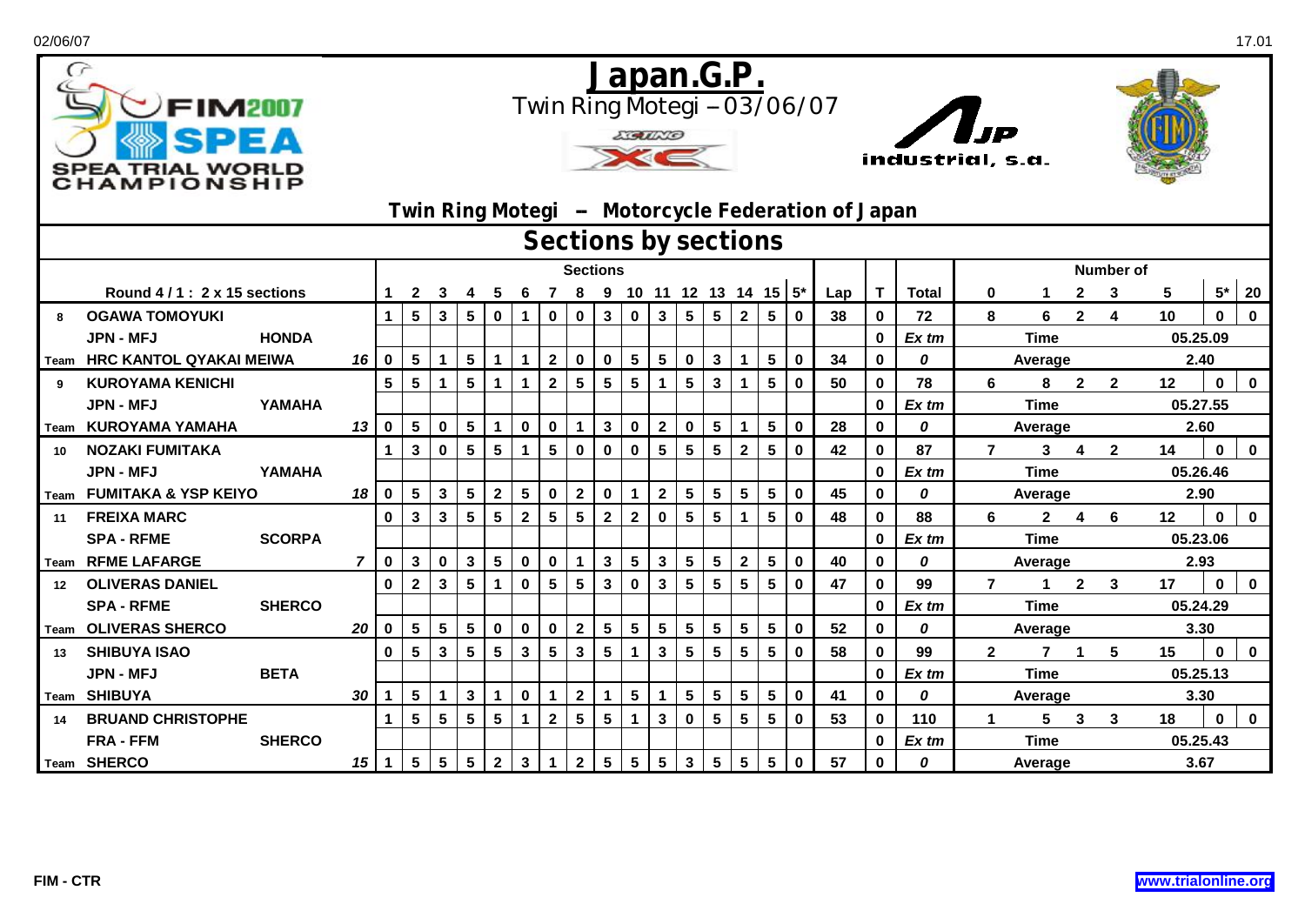| 02/06/07   |                                                       |                |                                                                                                                                                  |                         |                 |                 |                         |                         |                 |                 |                         |                 |                 |                         |                         |                         |                 |                         |                             |     |                   |              |              |                        |                         |                         |                  |             | 17.01        |  |  |
|------------|-------------------------------------------------------|----------------|--------------------------------------------------------------------------------------------------------------------------------------------------|-------------------------|-----------------|-----------------|-------------------------|-------------------------|-----------------|-----------------|-------------------------|-----------------|-----------------|-------------------------|-------------------------|-------------------------|-----------------|-------------------------|-----------------------------|-----|-------------------|--------------|--------------|------------------------|-------------------------|-------------------------|------------------|-------------|--------------|--|--|
| $\sigma$   | FIM2007<br><b>SPEA TRIAL WORLD</b><br><b>AMPIONSH</b> |                | Japan.G.P.<br>Twin Ring Motegi -- 03/06/07<br> <br>IP<br><b>LIGULLO</b><br>industrial, s.a.<br>Twin Ring Motegi - Motorcycle Federation of Japan |                         |                 |                 |                         |                         |                 |                 |                         |                 |                 |                         |                         |                         |                 |                         |                             |     |                   |              |              |                        |                         |                         |                  |             |              |  |  |
|            | Sections by sections<br><b>Number of</b>              |                |                                                                                                                                                  |                         |                 |                 |                         |                         |                 |                 |                         |                 |                 |                         |                         |                         |                 |                         |                             |     |                   |              |              |                        |                         |                         |                  |             |              |  |  |
|            |                                                       |                | <b>Sections</b>                                                                                                                                  |                         |                 |                 |                         |                         |                 |                 |                         |                 |                 |                         |                         |                         |                 |                         |                             |     |                   |              |              |                        |                         |                         |                  |             |              |  |  |
|            | Round 4/1: 2 x 15 sections                            |                |                                                                                                                                                  |                         | $\mathbf{2}$    | 3               | 4                       | 5                       | 6               | $\overline{7}$  |                         |                 |                 |                         |                         |                         |                 |                         | 8 9 10 11 12 13 14 15 $5^*$ | Lap | T                 | <b>Total</b> | 0            | $\mathbf{1}$           | $\mathbf{2}$            | 3                       | 5                | $5*$        | 20           |  |  |
| 15         | <b>BETHUNE JEROME</b>                                 |                |                                                                                                                                                  | $\mathbf{2}$            | $5\phantom{.0}$ | $\mathbf{3}$    | $5\phantom{1}$          | $5\phantom{.0}$         | 1               | $5\phantom{.0}$ | $5\phantom{.0}$         |                 | $5\phantom{a}$  | $5\phantom{.0}$         | $5\phantom{a}$          | $5\phantom{.0}$         | $5\phantom{.0}$ | $\sqrt{5}$              | $\mathbf 0$                 | 62  | 0                 | 112          | $\mathbf{2}$ | 5                      | $\overline{2}$          | $\overline{\mathbf{1}}$ | 20               | $\bf{0}$    | $\bf{0}$     |  |  |
|            | <b>FRA - FFM</b>                                      | <b>BETA</b>    |                                                                                                                                                  |                         |                 |                 |                         |                         |                 |                 |                         |                 |                 |                         |                         |                         |                 |                         |                             |     | 0                 | Ex tm        |              | <b>Time</b>            |                         |                         | 05.29.02<br>3.73 |             |              |  |  |
|            | Team MAYA MOTOS                                       |                | 14                                                                                                                                               | $\mathbf{1}$            | 5 <sub>5</sub>  | 5 <sup>5</sup>  | $\overline{2}$          | $5\phantom{.0}$         | 5 <sup>5</sup>  | $\mathbf 0$     | $\mathbf 0$             | $\mathbf 1$     | $5\phantom{1}$  | $\mathbf{1}$            | $5\phantom{a}$          | $5\phantom{.0}$         | $5\phantom{.0}$ | $\overline{\mathbf{5}}$ | $\mathbf 0$                 | 50  | $\mathbf{0}$      | 0            |              | Average                |                         |                         |                  |             |              |  |  |
| 16         | <b>OGAWA TSUYOSHI</b>                                 |                |                                                                                                                                                  | 5                       | $5\phantom{1}$  | $\mathbf{3}$    | $5\phantom{a}$          | $\mathbf 0$             | $5\phantom{.0}$ | $\mathbf 1$     | $\overline{2}$          | $5\overline{)}$ | $5\phantom{1}$  | $5\phantom{a}$          | $5\phantom{a}$          | $5\phantom{a}$          | $\mathbf{3}$    | $5\phantom{.0}$         | $\mathbf 0$                 | 59  | 0                 | 113          | $\mathbf{2}$ | 3                      | $\mathbf 1$             | 6                       | 18               | $\bf{0}$    | $\mathbf 0$  |  |  |
|            | <b>JPN - MFJ</b>                                      | <b>MONTESA</b> |                                                                                                                                                  |                         |                 |                 |                         |                         |                 |                 |                         |                 |                 |                         |                         |                         |                 |                         |                             |     | 0                 | $Ex$ tm      |              | <b>Time</b>            |                         |                         | 05.28.10         |             |              |  |  |
|            | Team FUTURE TRIAL                                     |                | $12 \mid$                                                                                                                                        | $\mathbf{3}$            | 5 <sub>5</sub>  | $\mathbf{3}$    | $5\phantom{1}$          | $5\phantom{.0}$         | 3               | $\mathbf{3}$    | $\mathbf{1}$            | $\bf{0}$        | $5\phantom{1}$  | $\sqrt{5}$              | 5                       | $\overline{\mathbf{5}}$ | $\mathbf{1}$    | 5                       | $\mathbf{0}$                | 54  | $\mathbf{0}$      | 0            |              | Average                |                         | 3.77                    |                  |             |              |  |  |
| 17         | <b>MAURINO DANIELE</b>                                |                |                                                                                                                                                  | 5                       | $5\phantom{.0}$ | $5\phantom{a}$  | $5\phantom{.0}$         | $5\phantom{a}$          |                 | $\mathbf 1$     | $\overline{\mathbf{5}}$ | $\mathbf{3}$    | $5\phantom{.0}$ | $\mathbf{2}$            | 5                       | $5\phantom{a}$          | $\overline{2}$  | $5\phantom{a}$          | $\mathbf 0$                 | 59  | $\mathbf 0$       | 114          | $\mathbf{2}$ | 3 <sup>1</sup>         | $\overline{\mathbf{4}}$ | $\mathbf{1}$            | 20               | $\bf{0}$    | $\mathbf 0$  |  |  |
|            | <b>ITA - FMI</b>                                      | <b>BETA</b>    |                                                                                                                                                  |                         |                 |                 |                         |                         |                 |                 |                         |                 |                 |                         |                         |                         |                 |                         |                             |     | 0                 | Ex tm        |              | <b>Time</b>            |                         |                         | 05.23.30<br>3.80 |             |              |  |  |
|            | Team TOP TRIAL                                        |                | 11 <sup>1</sup>                                                                                                                                  | $\overline{2}$          | $5\phantom{.0}$ | $5\phantom{.0}$ | $\overline{\mathbf{5}}$ | $5\phantom{.0}$         | 5               | $\mathbf{1}$    | $5\phantom{.0}$         | 5               | $5\phantom{1}$  | $\mathbf 0$             | $\overline{\mathbf{2}}$ | $5\phantom{.0}$         | $\mathbf 0$     | 5                       | $\mathbf{0}$                | 55  | $\bf{0}$          | 0            |              | Average                |                         |                         |                  |             |              |  |  |
| 18         | <b>TANAKA TAICHI</b>                                  | <b>HONDA</b>   |                                                                                                                                                  | $5\overline{)}$         | $5\phantom{.0}$ | $\overline{2}$  | $\mathbf{1}$            | $\mathbf{3}$            | 0               | $\mathbf 0$     | $\mathbf 0$             | $\mathbf{2}$    | $5\phantom{1}$  | $5\phantom{a}$          | $5\phantom{a}$          | $5\phantom{a}$          | $5\phantom{a}$  | $5\phantom{.0}$         | $\mathbf 0$                 | 48  | 0<br>$\mathbf{0}$ | 116          | 4            | $\mathbf 1$            | $\mathbf{2}$            | $\mathbf{2}$            | 21               | $\bf{0}$    | $\mathbf 0$  |  |  |
|            | <b>JPN - MFJ</b><br><b>HRC POWER CRAFT</b>            |                | 17                                                                                                                                               | $\overline{\mathbf{3}}$ | 5 <sub>5</sub>  | $5\phantom{.0}$ | $5\phantom{1}$          | $5\phantom{.0}$         | $\mathbf 0$     | $5\phantom{1}$  | $5\phantom{.0}$         | 5 <sup>5</sup>  | $5\phantom{1}$  | $5\phantom{.0}$         | $5\phantom{a}$          | $5\phantom{.0}$         | $5\phantom{.0}$ | $5\phantom{1}$          | $\bf{0}$                    | 68  | 0                 | Ex tm<br>0   |              | <b>Time</b>            |                         |                         | 04.29.22<br>3.87 |             |              |  |  |
| Team<br>19 | <b>IUCHI MASATARO</b>                                 |                |                                                                                                                                                  | $\mathbf{2}$            | $5\phantom{1}$  | $\mathbf{3}$    | 5                       | $\overline{\mathbf{5}}$ | 5               | $\mathbf{3}$    | $5\phantom{a}$          | 5               | $\mathbf{3}$    | 5                       | 5                       | 5                       | $5\phantom{.0}$ | 5                       | $\mathbf 0$                 | 66  | 0                 | 131          | $\bf{0}$     | Average<br>$\mathbf 1$ | $\mathbf{1}$            | 6                       | 22               | $\mathbf 0$ | $\mathbf 0$  |  |  |
|            | <b>JPN - MFJ</b>                                      | <b>BETA</b>    |                                                                                                                                                  |                         |                 |                 |                         |                         |                 |                 |                         |                 |                 |                         |                         |                         |                 |                         |                             |     | 0                 | Ex tm        |              | <b>Time</b>            |                         |                         | 05.25.38         |             |              |  |  |
|            | <b>Team UICHI</b>                                     |                | 23                                                                                                                                               | $5\phantom{.0}$         | $5\phantom{.0}$ | $\mathbf{3}$    | $\overline{\mathbf{5}}$ | $5\phantom{.0}$         | $\mathbf{3}$    | $\mathbf 1$     | $\mathbf{3}$            | 5 <sup>5</sup>  | $5\phantom{1}$  | $\overline{\mathbf{5}}$ | 5                       | $\overline{\mathbf{5}}$ | $5\phantom{.0}$ | $\overline{\mathbf{5}}$ | $\mathbf 0$                 | 65  | $\bf{0}$          | 0            |              | Average                |                         |                         | 4.37             |             |              |  |  |
| 20         | <b>IOLITTA FRANCESCO</b>                              |                |                                                                                                                                                  | $\mathbf 0$             | $5\phantom{1}$  | $5\phantom{.0}$ | $5\phantom{1}$          | $5\phantom{a}$          | 5               | $5\phantom{1}$  | $5\phantom{a}$          | $5\phantom{a}$  | $5\phantom{.0}$ | $5\phantom{.0}$         | $5\phantom{.0}$         | $5\phantom{a}$          | $5\phantom{.0}$ | $5\phantom{1}$          | $\mathbf 0$                 | 70  | 0                 | 133          | $\mathbf 1$  | $\mathbf 1$            | $\mathbf 0$             | 4                       | 24               | $\bf{0}$    | $\mathbf 0$  |  |  |
|            | <b>ITA - FMI</b>                                      | <b>SHERCO</b>  |                                                                                                                                                  |                         |                 |                 |                         |                         |                 |                 |                         |                 |                 |                         |                         |                         |                 |                         |                             |     | 0                 | Ex tm        |              | <b>Time</b>            |                         |                         | 04.18.38         |             |              |  |  |
|            | <b>Team MITON TRIAL</b>                               |                | 22                                                                                                                                               | $\mathbf{3}$            | 5 <sub>5</sub>  | $\mathbf{3}$    | $5\phantom{1}$          | $\overline{\mathbf{5}}$ | $\mathbf{3}$    | $\mathbf 3$     | $5\phantom{.0}$         | $5\phantom{a}$  | $5\phantom{1}$  | $\overline{\mathbf{5}}$ | 5                       | $\overline{\mathbf{5}}$ | $\mathbf{1}$    | 5                       | $\mathbf 0$                 | 63  | $\mathbf{0}$      | 0            |              | Average                |                         |                         | 4.43             |             |              |  |  |
| 21         | <b>SAKATA SHOTA</b>                                   |                |                                                                                                                                                  | 5                       | $5\phantom{1}$  | $\mathbf{3}$    | $5\phantom{1}$          | $5\phantom{a}$          | 5               | $\mathbf{3}$    | $5\phantom{a}$          | 5               | $5\phantom{.0}$ | $\sqrt{5}$              | 5                       | $5\phantom{1}$          | 5               | 5                       | $\mathbf 0$                 | 71  | 0                 | 137          | $\mathbf{0}$ | 0                      | $\mathbf 1$             | 5                       | 24               | $\bf{0}$    | $\mathbf{0}$ |  |  |
|            | <b>JPN - MFJ</b>                                      | <b>GAS GAS</b> |                                                                                                                                                  |                         |                 |                 |                         |                         |                 |                 |                         |                 |                 |                         |                         |                         |                 |                         |                             |     | 0                 | Ex tm        |              | <b>Time</b>            |                         |                         | 05.15.51         |             |              |  |  |
|            | Team GAS GAS SHOTA                                    |                | 29                                                                                                                                               | $\overline{\mathbf{3}}$ | 5 <sub>5</sub>  | $5\phantom{.0}$ | $5\phantom{1}$          | $5\phantom{.0}$         | 5               | $\overline{2}$  | $\overline{\mathbf{5}}$ | $5\phantom{.0}$ | $\mathbf{3}$    | $\overline{\mathbf{5}}$ | 5                       | $5\phantom{.0}$         | $\mathbf{3}$    | 5                       | $\mathbf 0$                 | 66  | $\bf{0}$          | 0            |              | Average                |                         |                         | 4.57             |             |              |  |  |